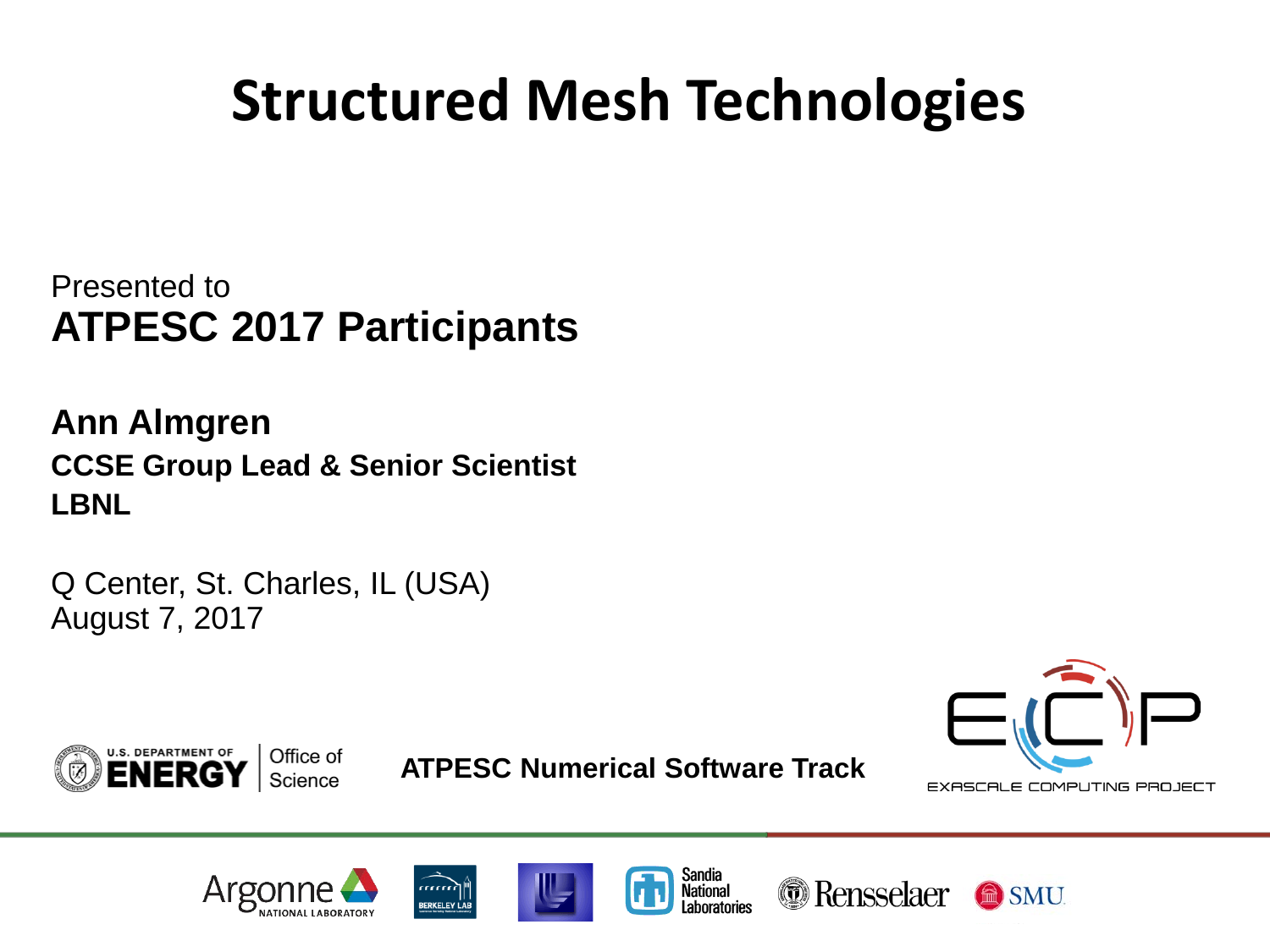## **Outline**

- A look at solving time-dependent PDE's
	- Choosing your spatial discretization
	- What are possible mesh refinement strategies?
	- What are pros and cons of structured vs unstructured?
- AMR for Structured Mesh
- What is AMReX?
- What does AMReX do for you?
- What doesn't AMReX do for you?
- How do you use AMReX?
- Hands-on exercises using AMReX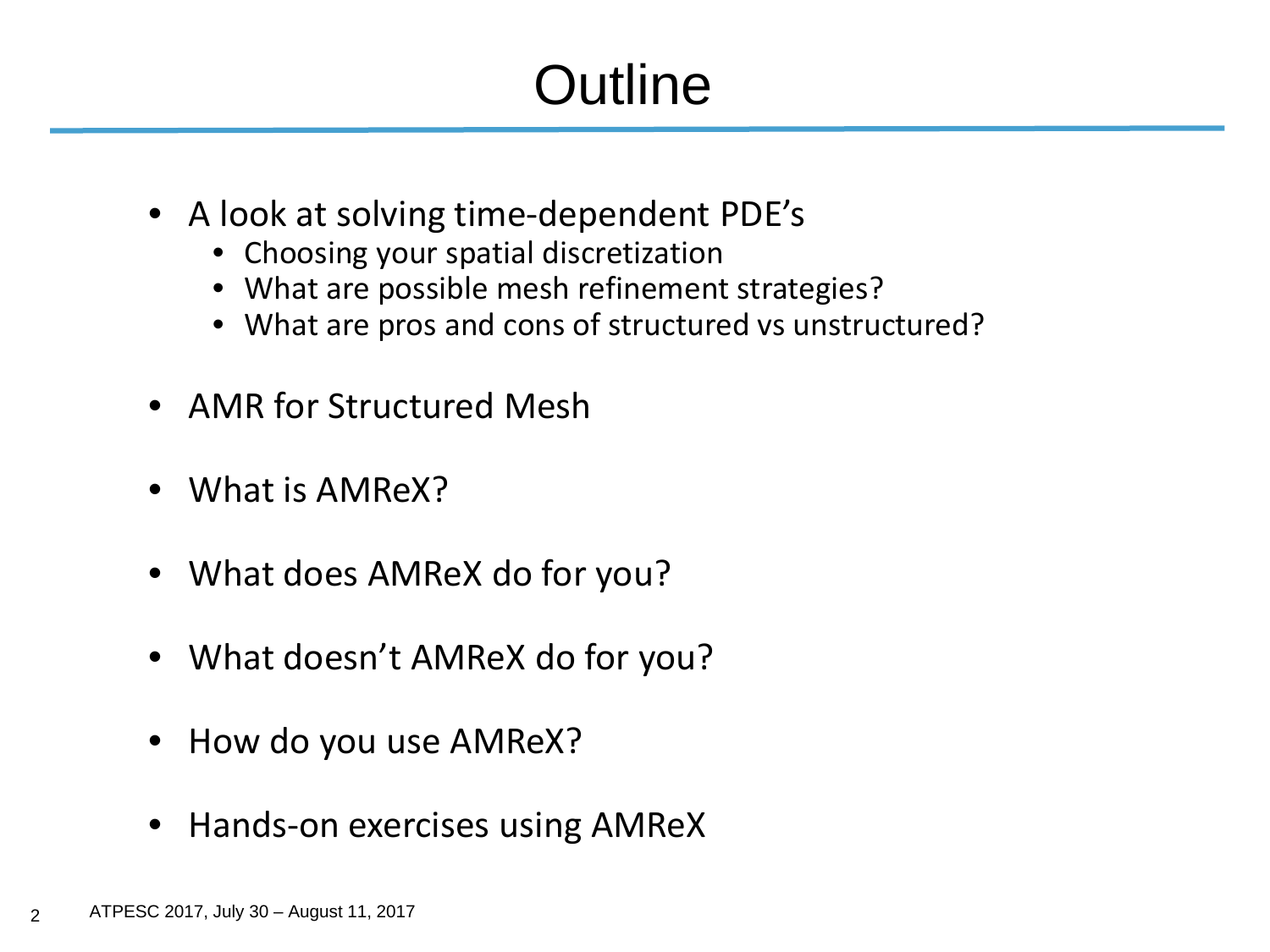#### Solution of Time-Dependent PDE's

Suppose you want to solve a single system of time-dependent PDEs in a regular domain.

With unlimited resources – both computational time and memory – you could discretize the PDE on a uniform structured grid and use a fixed-intime-and-space time step to advance the solution.





Unew[i][j] =  $U$ old[i][j] + speed  $*$  dt

You could use domain decomposition to break the domain into smaller grids to distribute to MPI processes.

End of story.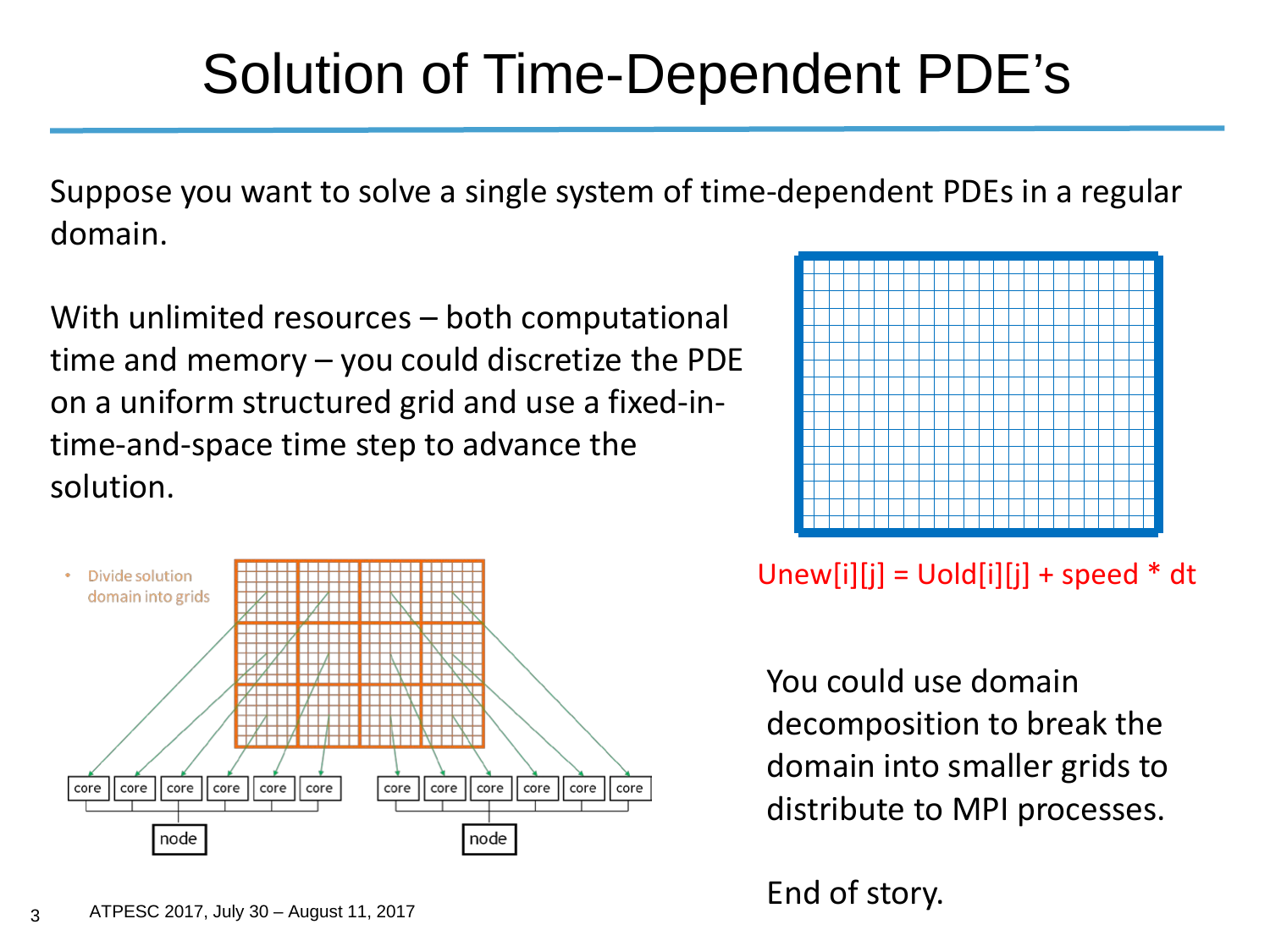# Solution of Time-Dependent PDE's (p2)

However, most problems you want to solve aren't that simple:



- Multiphysics more than one physical process
- Multirate  $-$  different time scales
	- Multiscale  $-$  different spatial scales

You may not want to solve it in a regular domain:

- Complex domain boundaries
- Complex material boundaries

And, unfortunately, you don't have unlimited resources.

You will probably need some type of adaptivity  $$ changes in the mesh due to the geometry or the solution or both

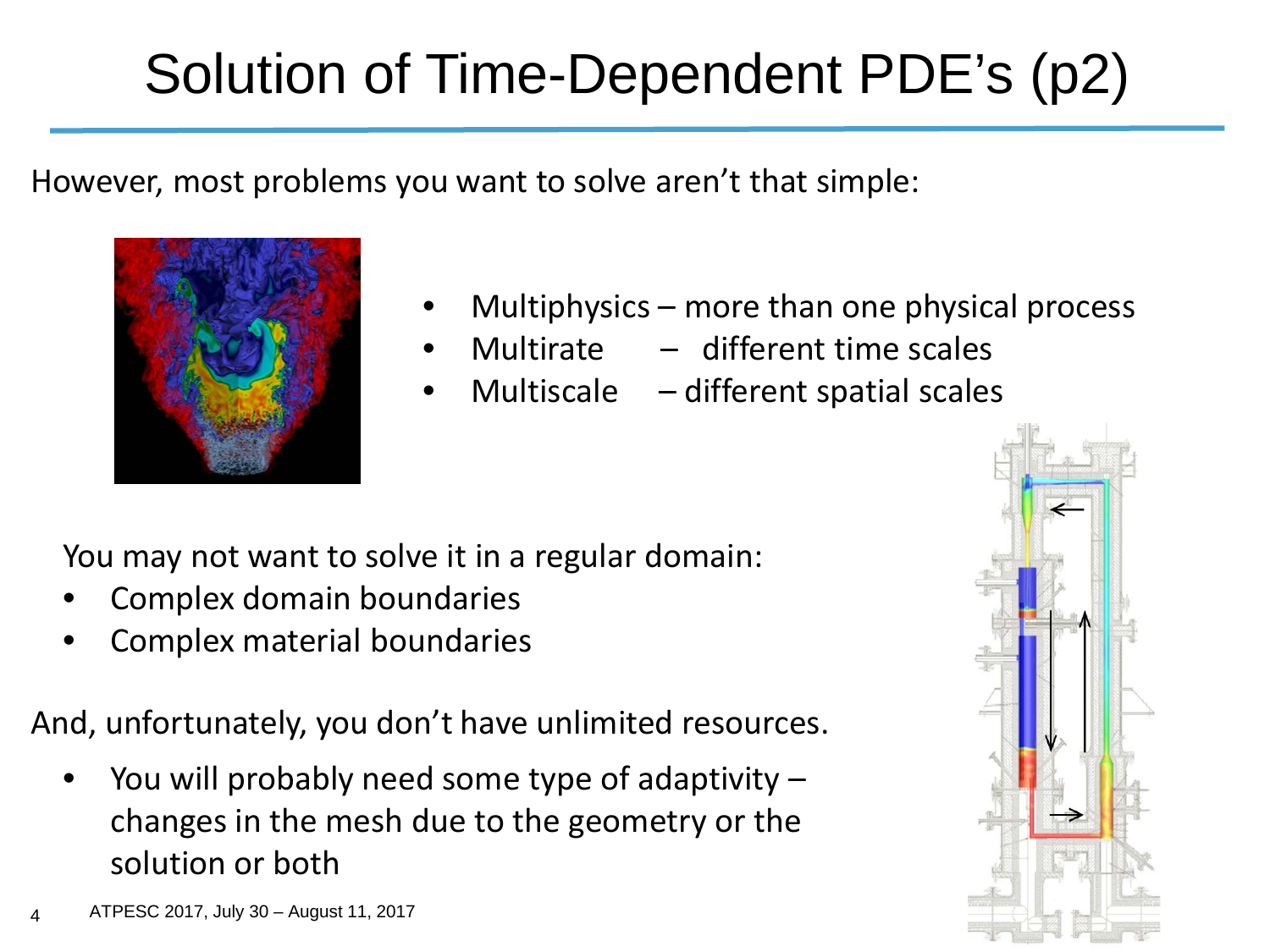## Types of (Structured) Mesh Refinement

Unstructured meshes obviously have the ability to adapt to the problem geometry and the solution (see the next talk).

What about structured meshes?

Ways to increase resolution in certain areas include:

- mapped meshes
- point-wise refinement (becoming less common)
- block-structured refinement patch-based or octtree



Mapped multiblock (Chombo) Block-structured refinement –



patch-based (AMReX)



Block-structured refinement – octree-based (Gerris)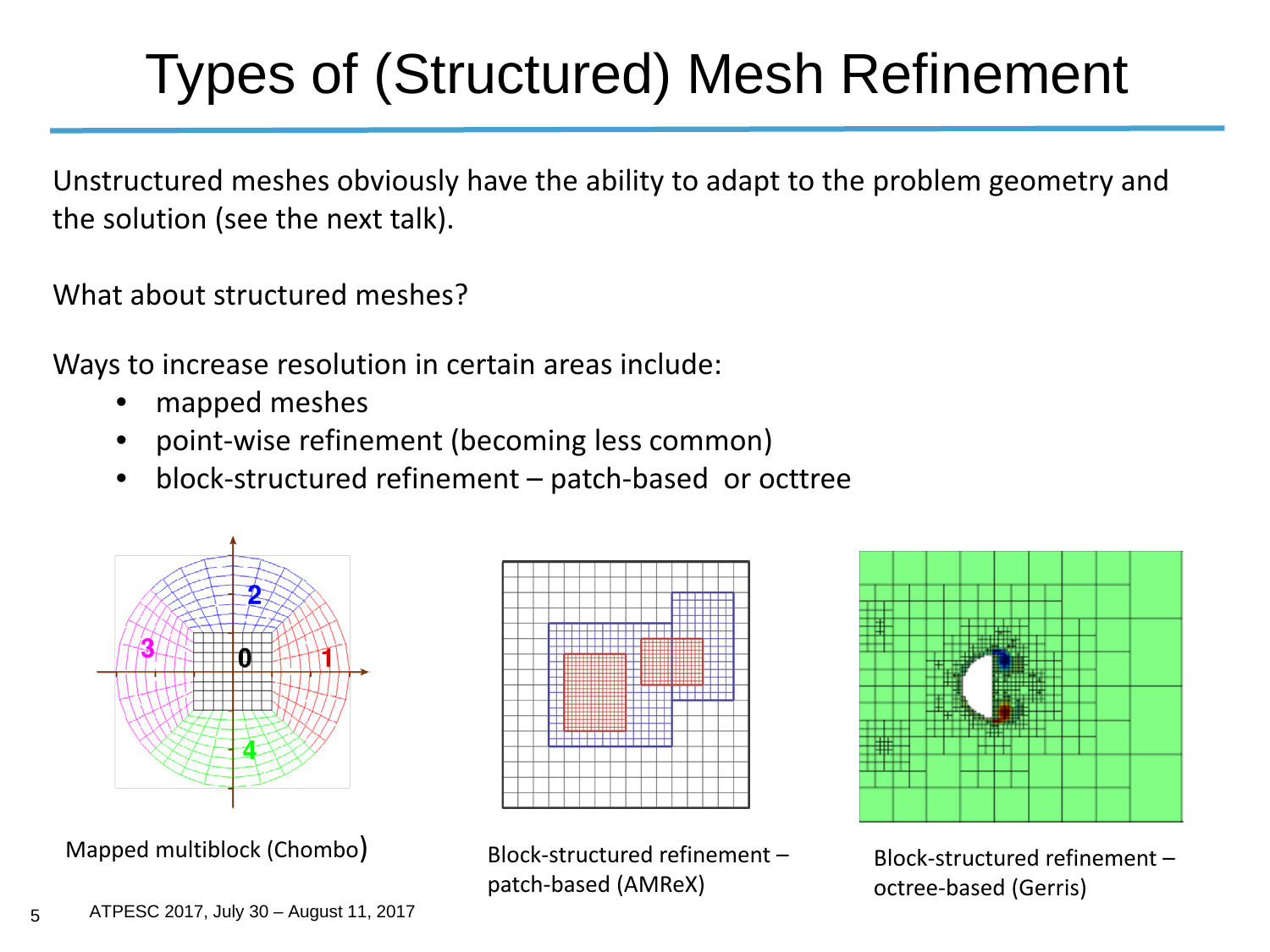#### Pros and Cons of Structured Mesh

Pros:

- Fase of discretization
	- metric terms (if any) are more regular
	- connectivity is easy ( global index space even with AMR)
	- can gain order of accuracy by cancellation of terms
- Ease of vectorization –looping over large-enough contiguous blocks of data to exploit vectorization
- Ease of hybrid parallelism distribute grids to MPI processes, for example, while threading over cells within a grid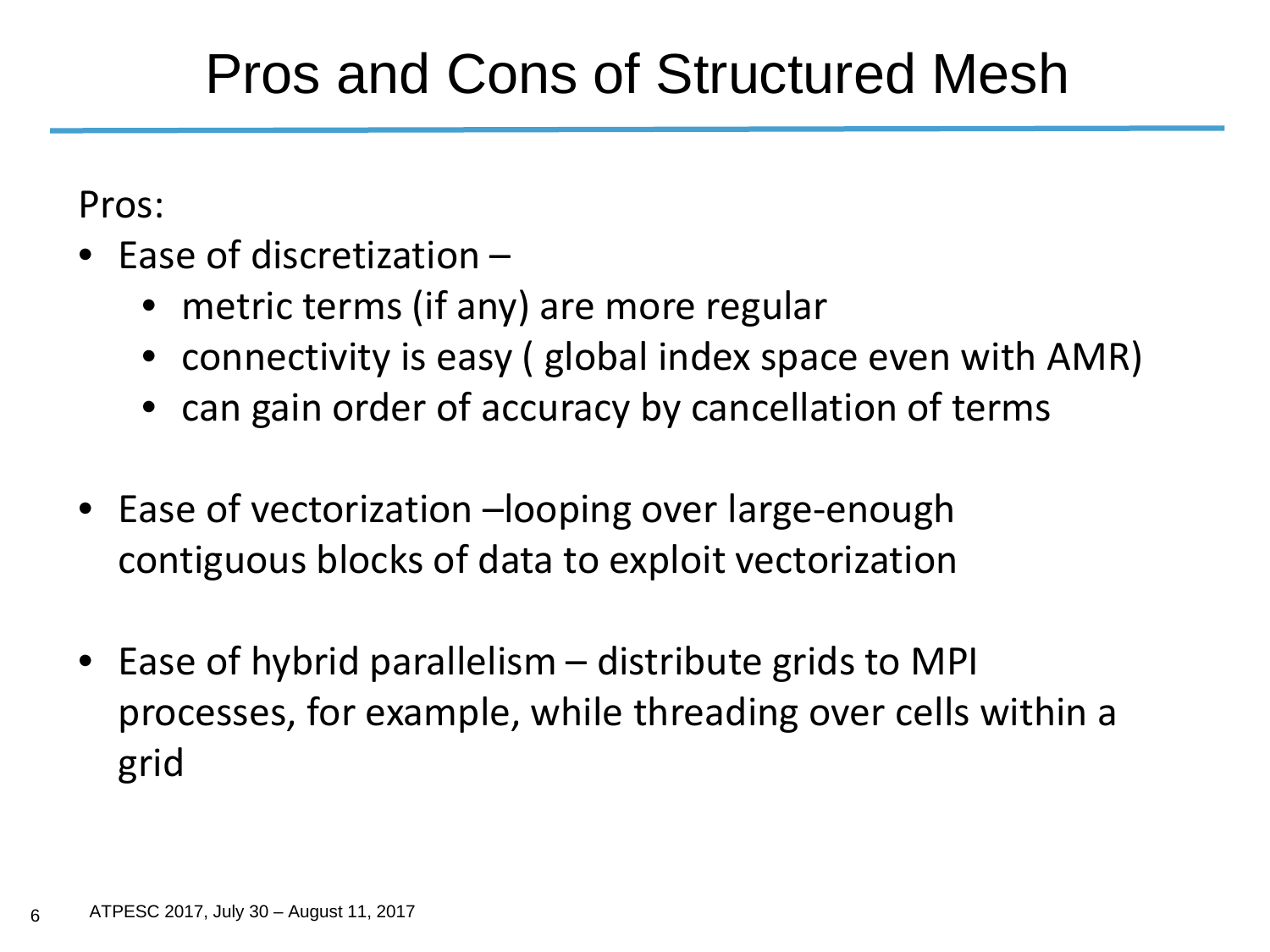## Pros and Cons of Structured Mesh (p2)

- Geometry does introduce irregular meshing but ...
	- irregularity can be localized near geometric features (doesn't shape the whole mesh)
	- mesh generation is (relative to unstructured meshes) "fast and easy" especially important when geometry changing in time





#### Cons:

- At physical boundaries or material boundaries
	- can't just align cell faces to boundaries
	- potential loss of accuracy near boundaries
- Can modify resolution without introducing coarse-fine boundaries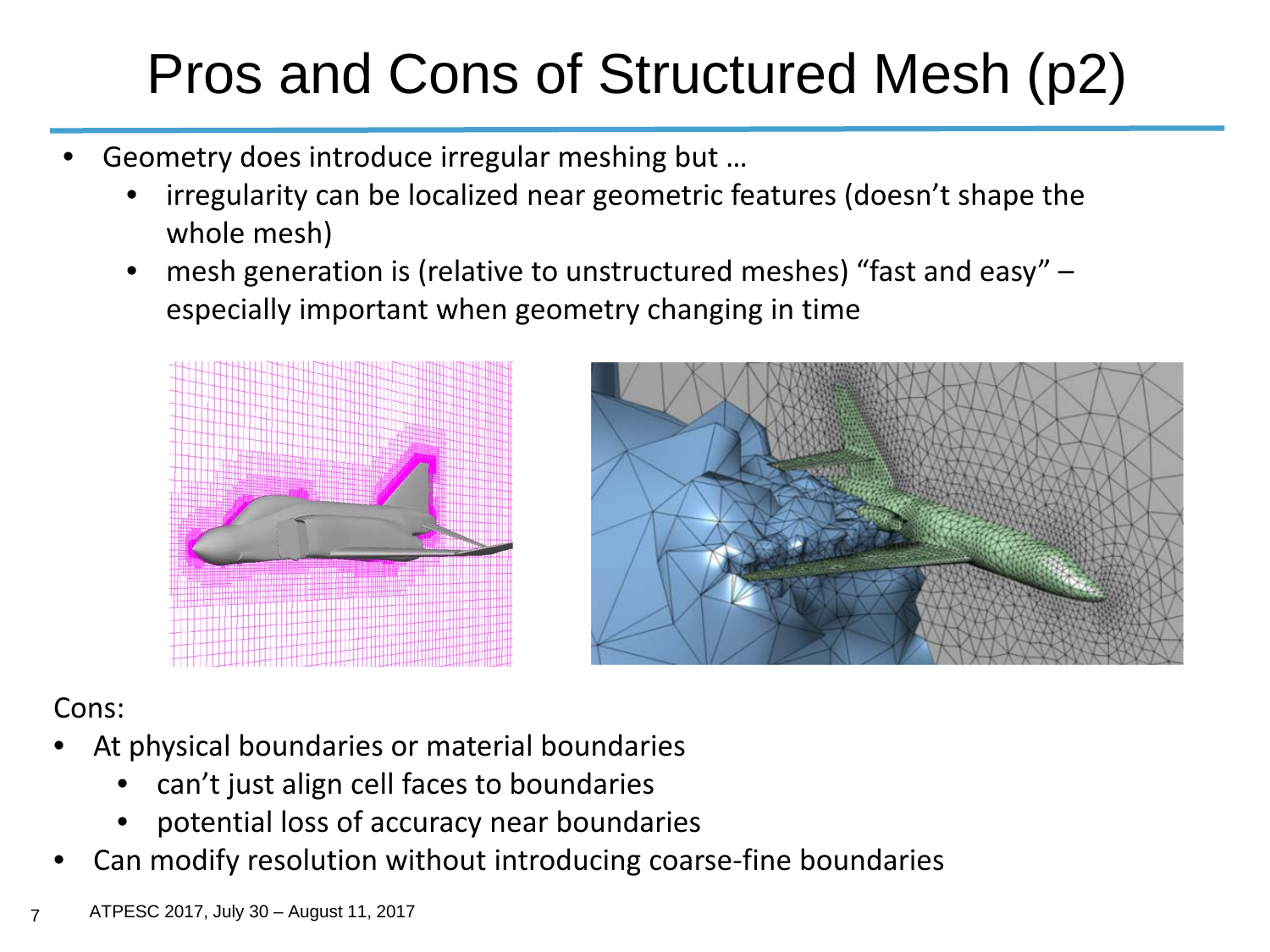### What Exactly is Block-Structured AMR?

In block-structured AMR, the solution is defined on a hierarchy of levels of resolution, each of which is composed of a union of logically rectangular grids/patches





- Patches can change dynamically
- Oct-tree refinement with fixed size grids is special case
- More generally, patches may not be fixed size and may not have unique parent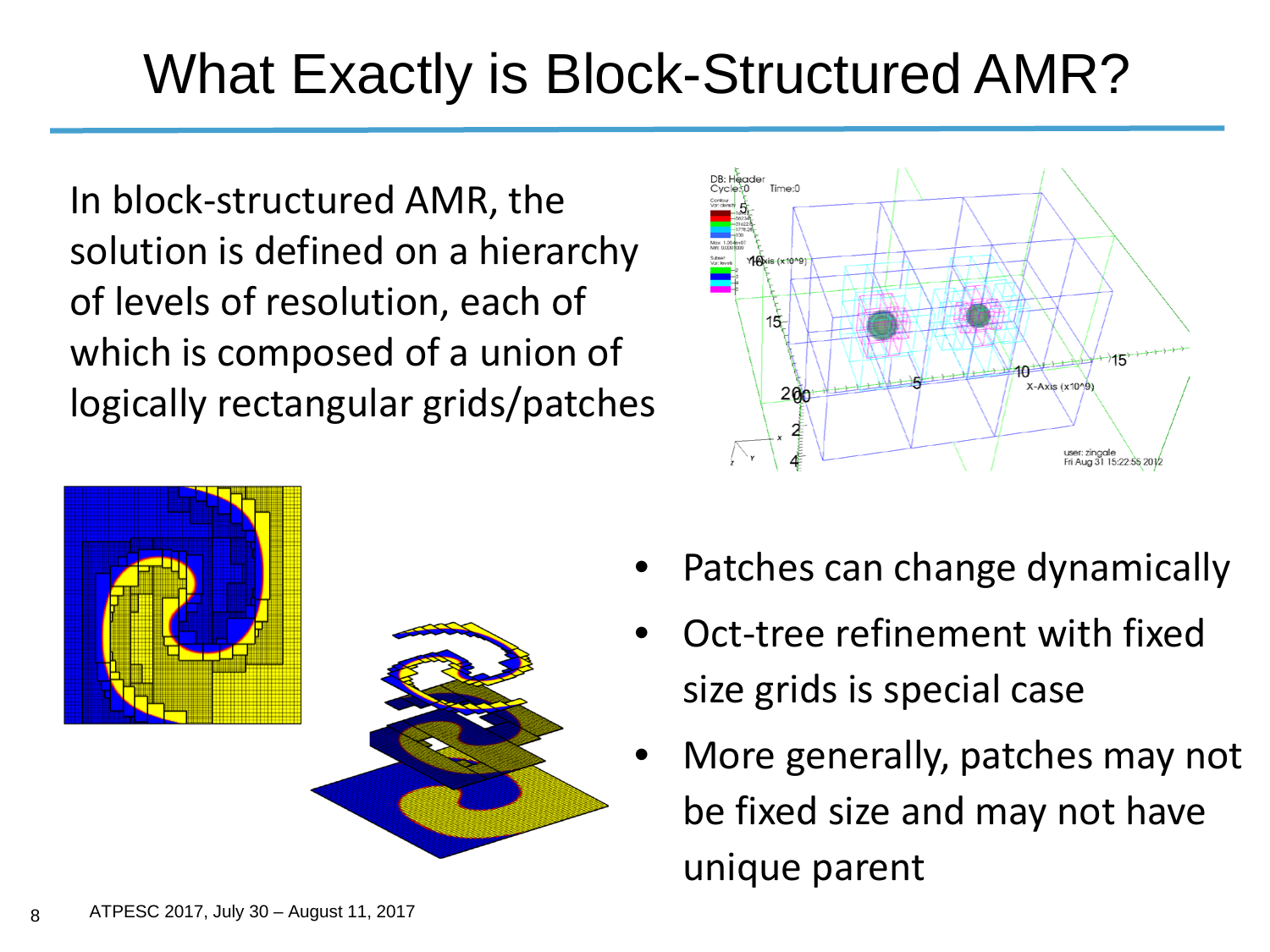#### Adaptive Mesh Refinement Isn't New

Block-structured AMR has a rich history … from the 1980's to today

- Different frameworks, different languages
- Different styles of refinement block-structured vs oct-tree vs point-wise …
- Different application targets ... from hyperbolic conservation laws to elliptic solves to complex multiphysics applications

See, e.g., Donna Calhoun's website, for available codes today:

http://math.boisestate.edu/~calhoun/www\_personal/research/amr\_software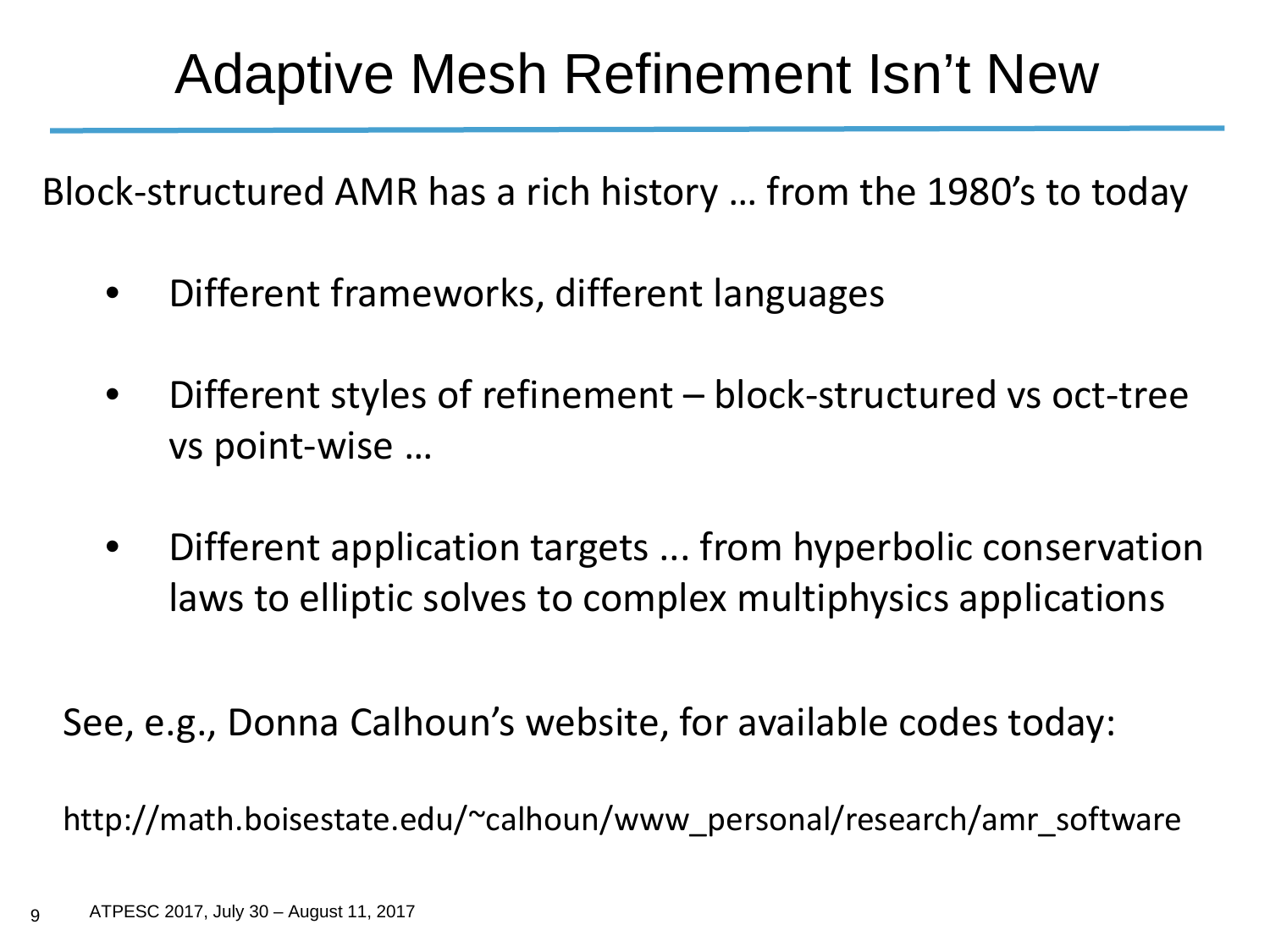#### What is AMReX?

- AMReX is an ECP-funded software framework to support the development of block-structured AMR applications for current and next-generation architectures
	- Starting point was: BoxLib & Chombo (existing AMR frameworks)

• AMReX repo is freely available at <https://www.github.com/AMReX-Codes/amrex>

- Originally designed for solution of time-dependent PDEs but is not constrained to PDEs
	- Doesn't dictate anything about the physics, the discretization or the numerics other than fundamentally uses block-structured mesh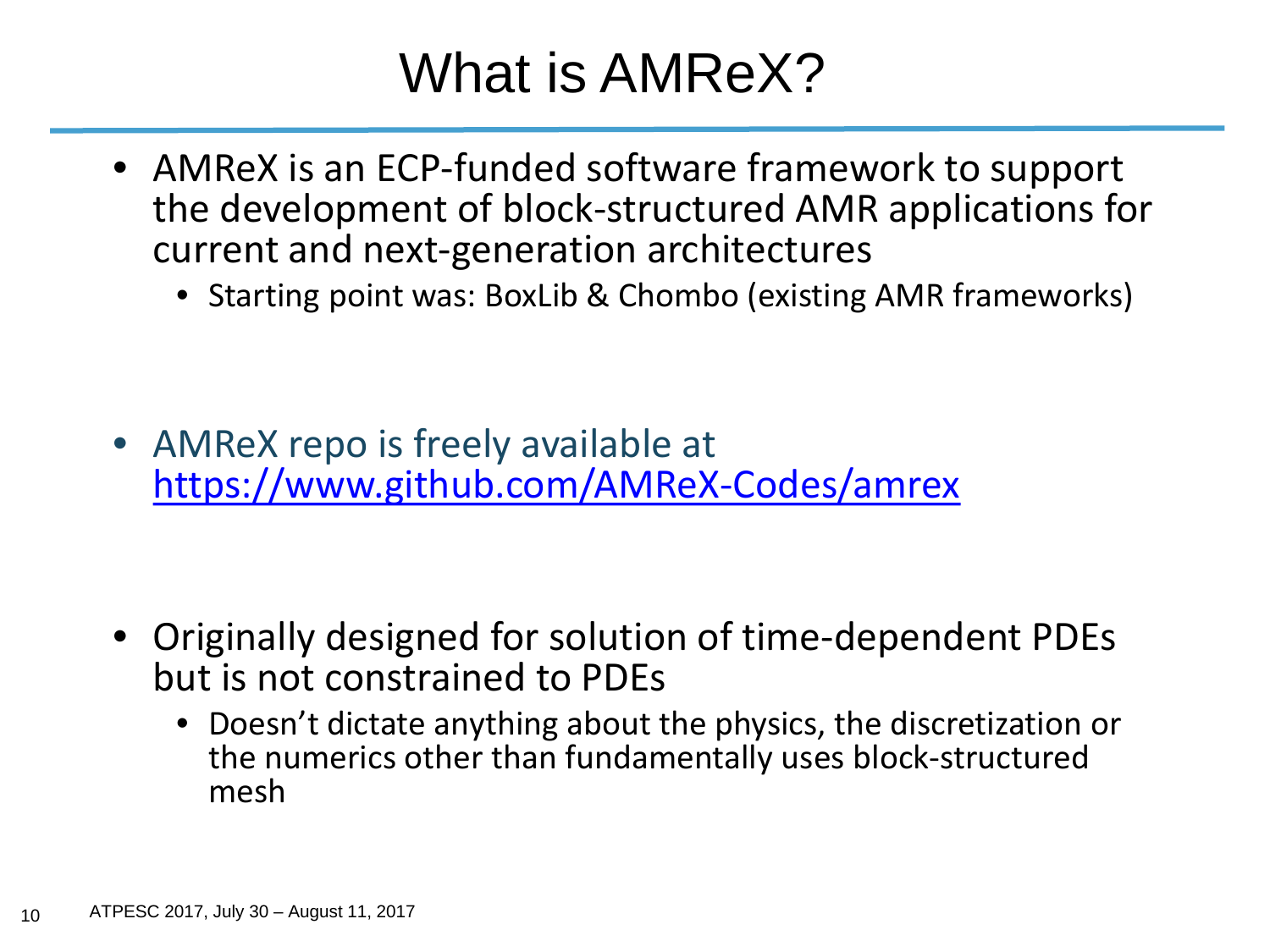#### Current Applications Using AMReX





Combustion Astrophysics



Cosmology



FLASH



Accelerators



Multiphase Flow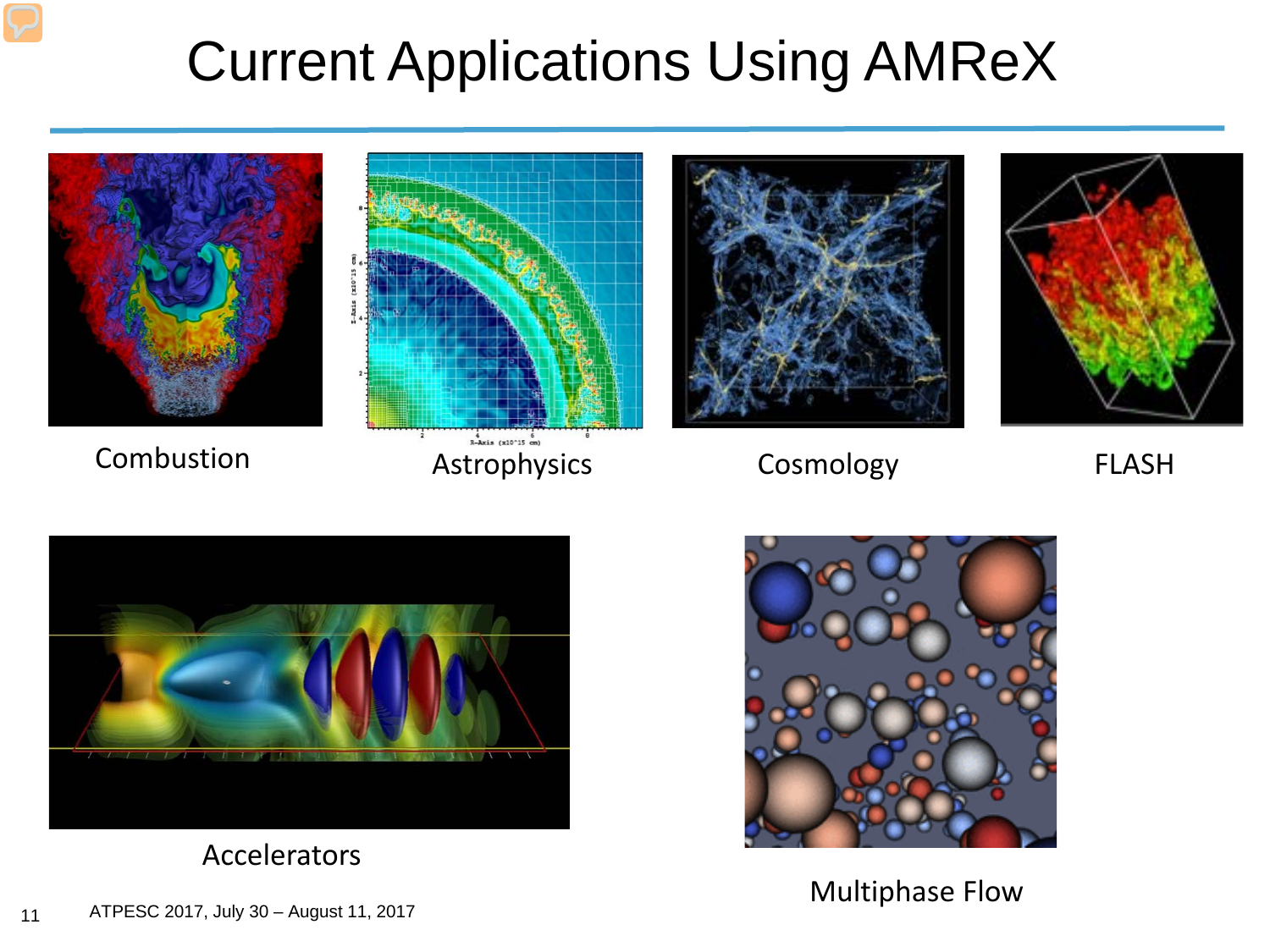#### What does AMReX Do For You?

- Provides support for
	- explicit & implicit mesh operations
	- multilevel synchronization operations
	- particle and particle/mesh algorithms
	- Solution of parabolic and elliptic systems using geometric multigrid solvers
- Hierarchical parallelism: hybrid MPI + OpenMP with logical<br>tiling to work efficiently on new multicore architectures
- Core functionality written in C++ with frequent use of Fortran kernels; Fortran-interface to C++ also available
- Highly efficient parallel I/O for both restart and plotfiles
- Visualization format supported by Visit, Paraview, yt, etc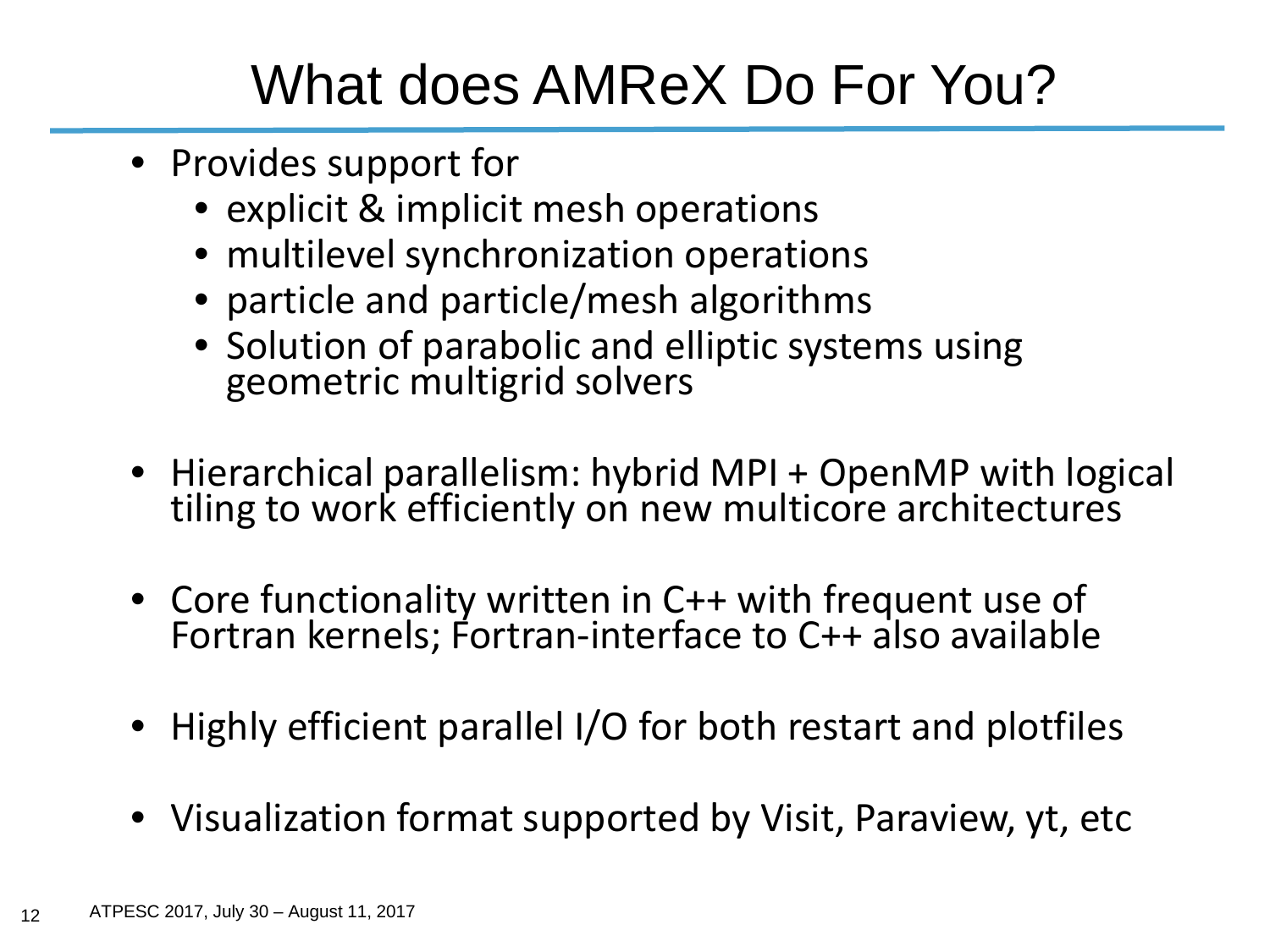### What does AMReX do for you? (p2)

Application Interfaces to Data, Algorithms, Performance Monitoring and Fork-Join Task Parallelism

|                                                                                             | <b>AMR Time</b><br><b>Integrators</b>                                                                                                                              | Linear and<br>Nonlinear Solverst                                                                                           | In Transit Vis &<br>Analytics <sup>+</sup> | Checkpoint<br>I/O | Post-Processing<br>$I/O+$ |                                                                                  |                                                  |
|---------------------------------------------------------------------------------------------|--------------------------------------------------------------------------------------------------------------------------------------------------------------------|----------------------------------------------------------------------------------------------------------------------------|--------------------------------------------|-------------------|---------------------------|----------------------------------------------------------------------------------|--------------------------------------------------|
| <b>AMReX</b>                                                                                | Multilevel operations and communication(e.g. interpolation/restriction),<br>dynamic load-(re)balancing, regridding                                                 |                                                                                                                            |                                            |                   |                           | kun-I ime Node-Level and System-level<br>Performance Monitoring and Optimization | Scheduled                                        |
| tInterface to<br>functionality<br>provided natively<br>and via external<br>packages/centers | Inter-node data distribution; regular and irregular data iterators;<br>core single-level mesh, EB, particle <sup>+</sup> and particle/mesh <sup>+</sup> operations |                                                                                                                            |                                            |                   |                           |                                                                                  | Fork-Join Parallelism<br>Support for Dynamically |
|                                                                                             | On-node regular (mesh) and irregular (EB, particles) data layout;<br>data-level asynchronous runtime                                                               |                                                                                                                            |                                            |                   |                           |                                                                                  |                                                  |
| Hierarchical<br>Programming<br><b>Model</b>                                                 |                                                                                                                                                                    | <b>Inter-node Communication:</b><br>Node-level: OpenMP, PGAS, MPI SHM,<br>Hierarchical-Memory-Aware Allocator<br>MPI, PGAS |                                            |                   |                           |                                                                                  |                                                  |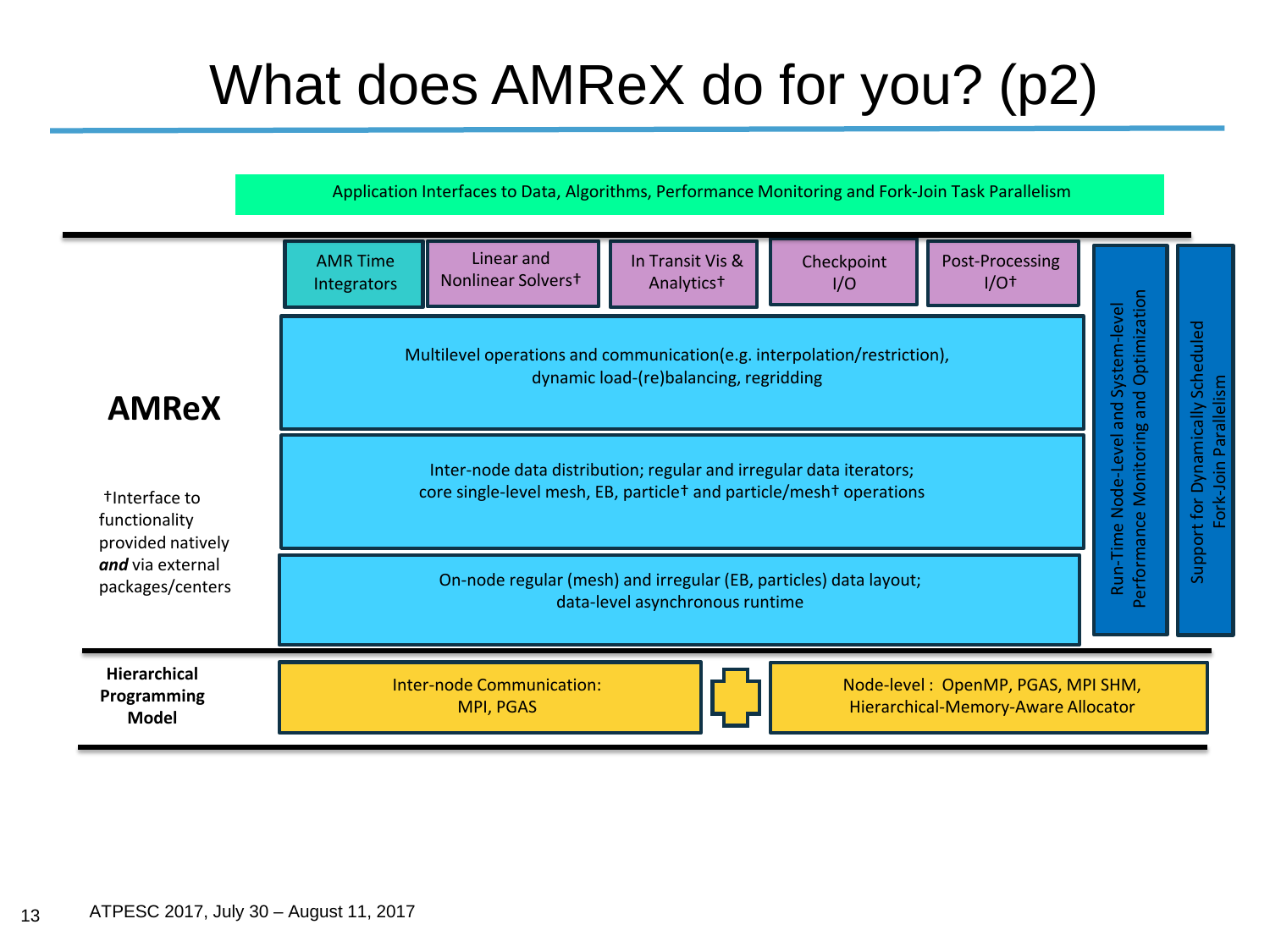#### What Doesn't AMReX Do For You?

AMReX is designed to help the application developer access other software packages to provide additional functionality

For example, AMReX provides interfaces to other solvers, eg

- hypre and PETSc for algebraic multigrid solvers
- SUNDIALS for solving ODEs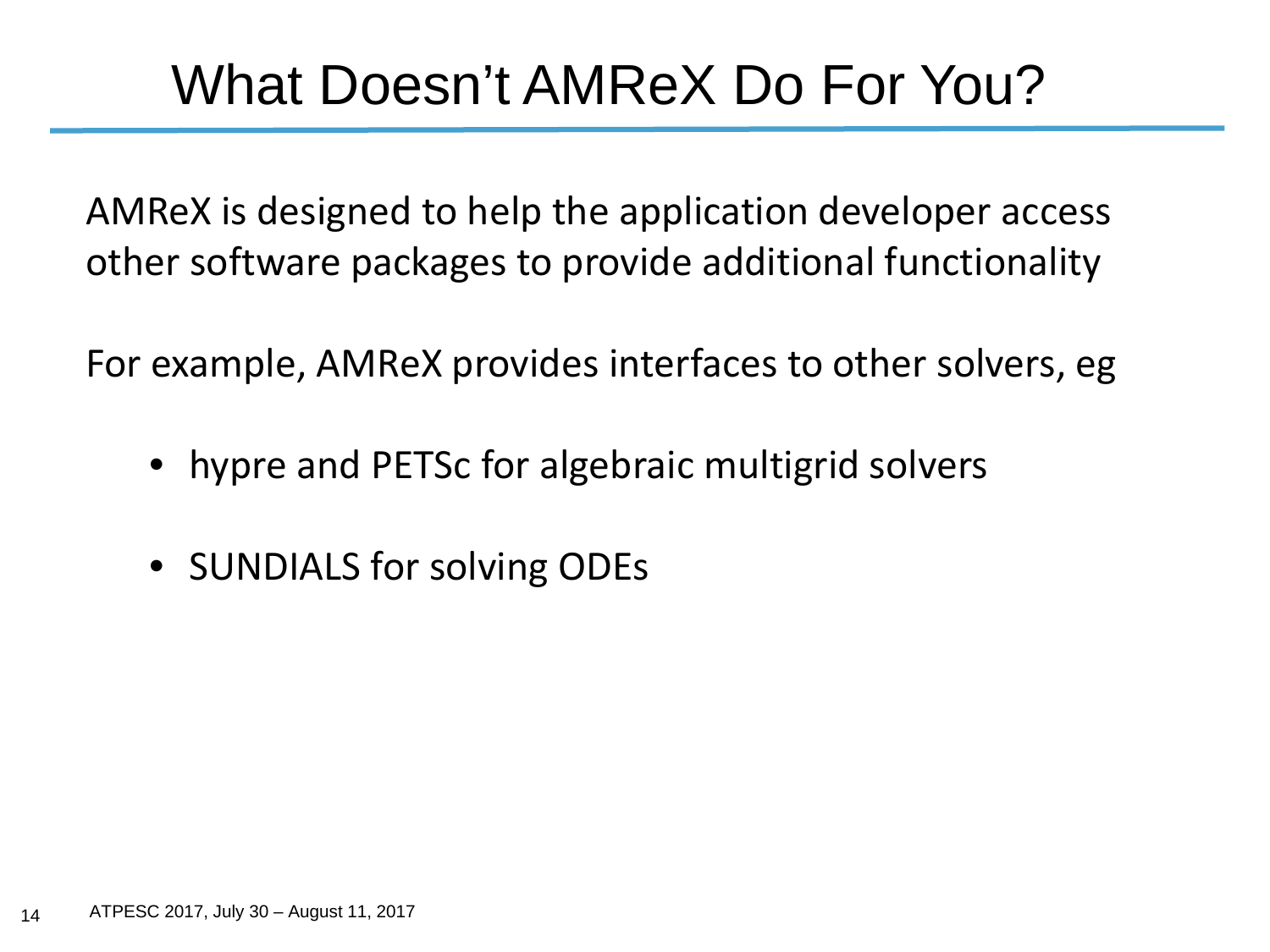#### How Do You Use AMReX?

There are three primary ways to build an application with AMReX:

1. Use the core **single-level** data structures and operations only (amrex/Src/Base)

- 2. Use the AmrCore **multi-level** functionality in addition
	- amrex/Src/AmrCore

- 3. Use the full **AMR time-stepping** functionality
	- amrex/Src/Amr